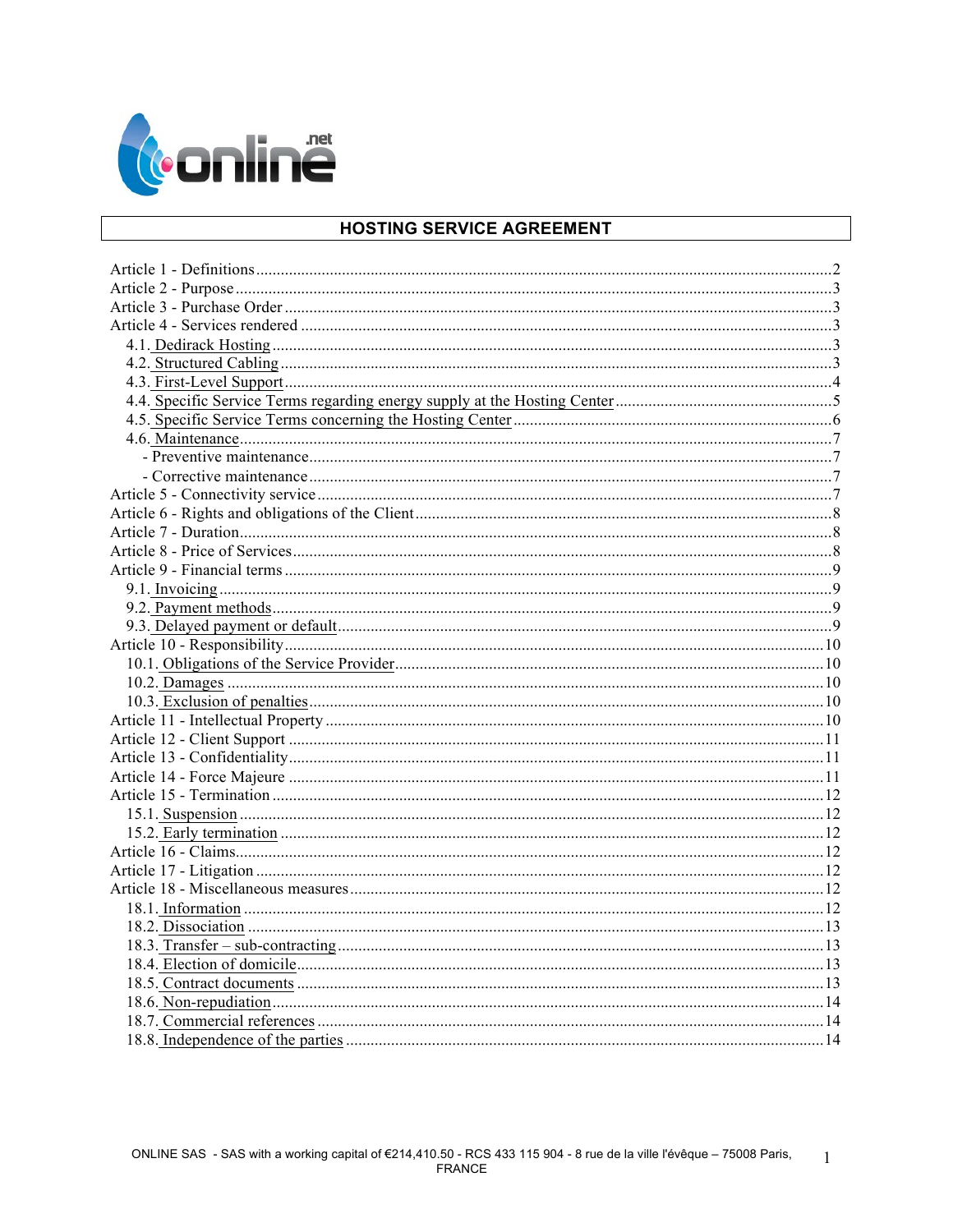#### **BETWEEN:**

The Client, hereafter called the "Client",

## **AND:**

ONLINE, a simplified stock corporation (*Société anonyme par actions simplifiée*) with a working capital of €214,410.50, headquartered at 8 rue de la ville l'Evêque - 75008 Paris, FRANCE, registered with the Paris Corporate and Trade Register number RCS PARIS B 433 115 904, VAT number FR35433115904, reachable via its Internet site http//www.online.net/ as well as by telephone at +33(0)899 193 788 ( $\epsilon$ 1.35 per call plus  $\epsilon$ 0.34/min.) and by fax at +33 (0)899 193 775 (€1.35 per call plus €0.34/min.), represented by its President and CEO,

hereafter called "ONLINE" or "The Service Provider".

## **PREAMBLE:**

The Agreement comprises these General Sales Terms, the Account Opening Form, and the Pricing Brochure, which form an integral part of the Agreement; the entire set is hereafter called the "Agreement".

#### **Article 1 - Definitions**

**Dedirack**: Secure area used to host the Equipment, with a standard width of 19'' and an effective capacity of 11 units.

**Private Cool Corridor**: Dedicated, secure area used to install racks with a front panel separated from the rest of the Hosting Center by a closed private corridor.

**Private Cage**: Dedicated, secure area used to install racks, separated from the rest of the Hosting Center by metallic partitions.

**Services**: Service Bay, Private Cool Corridor, Private Cage, or any other option regarding the hosting of the Client's infrastructure.

**Hosting Center:** Service Provider's building used to physically host the IT equipment.

**Data**: All the digital information stored by the Client.

**Equipment:** IT hardware and equipment.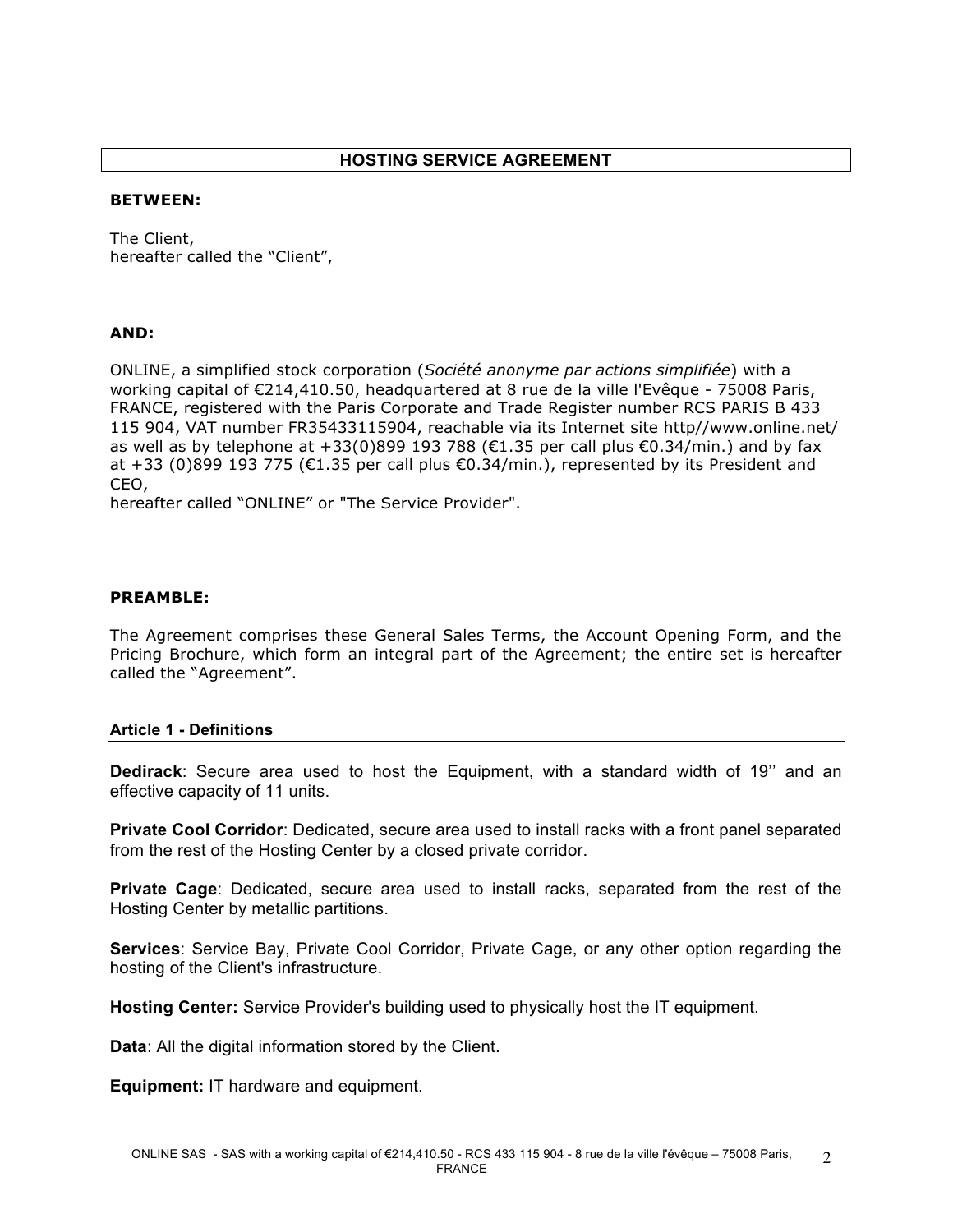## **Article 2 - Purpose**

The purpose of this Agreement is to define the conditions whereby the Service Provider undertakes to host the Client's IT infrastructure, and to define the rights and obligations of both parties within the scope of providing the aforementioned Services.

### **Article 3 - Purchase Order**

Subscriptions for the "Dedirack" product are made online from the Internet site http://www.online.net, which defines the selected Services, their price, and any specific conditions that may apply to them.

The Service Provider undertakes to deploy the ordered Services once the Purchase Order has been recorded. Unless the parties agree otherwise, the commissioning date for the Service shall be the date the ordered product is made available (date of the service availability notification sent by email)

## **Article 4 - Services rendered**

### **4.1. Dedirack Hosting**

The Service Provider shall make available to the Client one or several Quarter Racks in a secure, air-conditioned room within the Hosting Center.

## **4.2. Structured Cabling**

The Service Provider shall make available to the Client a network cross-connect between the Client's infrastructure and the Hosting Center's global cross-connect farm.

The cabling installed shall be CAT5E, 1000BaseT, 1Gbit/sec. full duplex.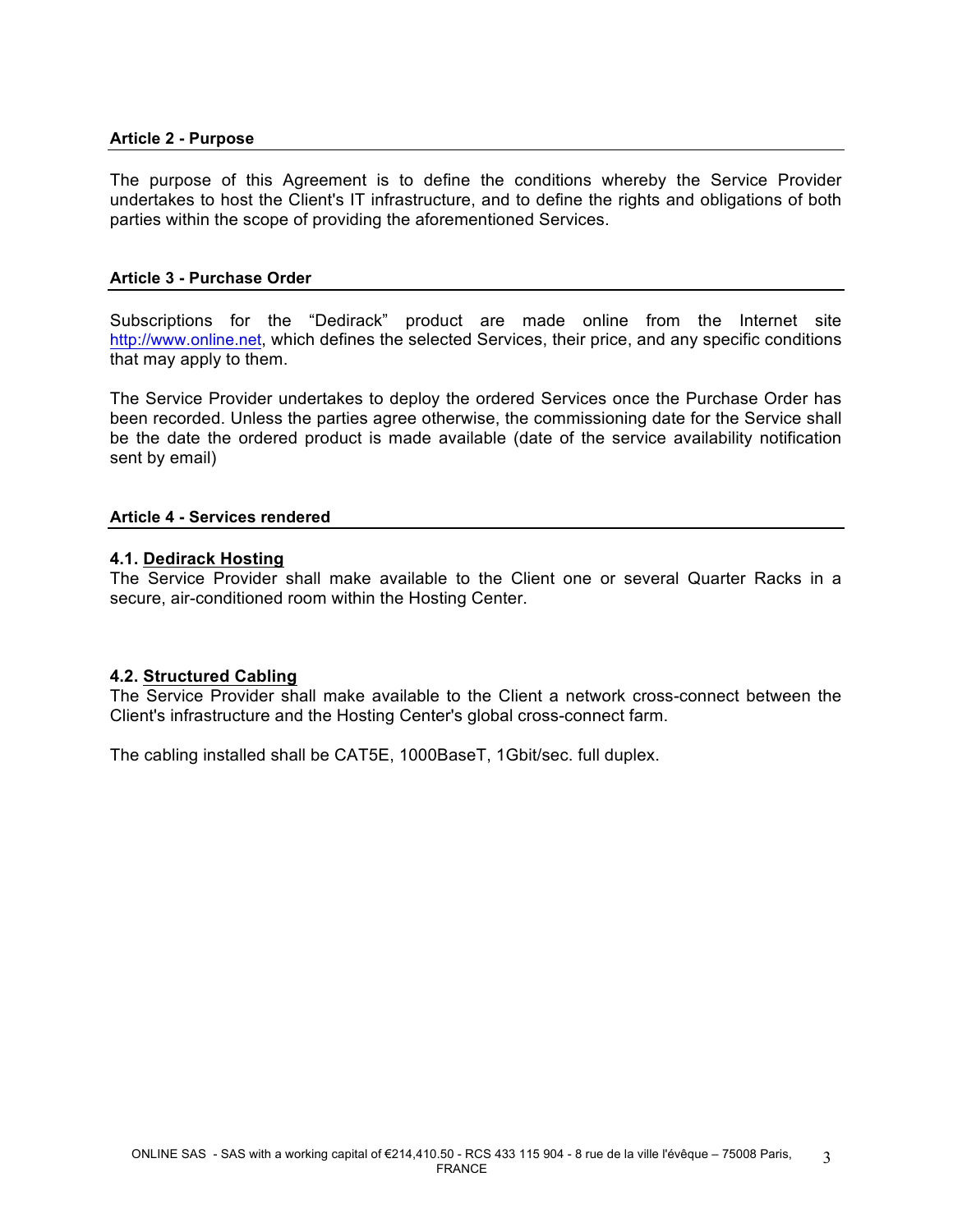# **4.3. First-Level Support**

The Service Provider shall make its technicians available to the Client on-site 24 hours a day, seven days a week in order to carry out ad-hoc operations on the infrastructure hosted by the Client.

These operations shall follow a procedure described by the Client by email or by telephone.

This service shall include:

- − Electrical restarting of the Client's equipment
- − Checking the computer or electrical cabling
- − Checking the indicator lights and messages on the screen or on the equipment's front panel
- − Changing parts that do not require any disassembly of the equipment
- − Reinitializing the rack's disconnect switches
- − Access to a shared integration room
- − Availability of a meeting room (maximum one hour per month)

All other services or time limit overruns shall be invoiced automatically at the (indivisible) hourly rate defined previously in a quotation.

Subject to two working days' prior notice by the Client, the Service Provider shall manage the reception (Monday to Friday from 8 am-12 noon and 2 pm -5 pm) and storage of the Client's deliveries within the Hosting Center.

The total volume of the Client's deliveries may not exceed two cubic meters, and no single delivery may exceed two tons or a height of two meters. Should these limits be exceeded, the Service Provider shall refuse the delivery or call upon a specialized operator at the Client's expense.

Storage of the Client's deliveries shall be provided for a maximum of seven calendar days. Beyond that limit, each package shall be invoiced automatically at the price specified in the Sales Proposal.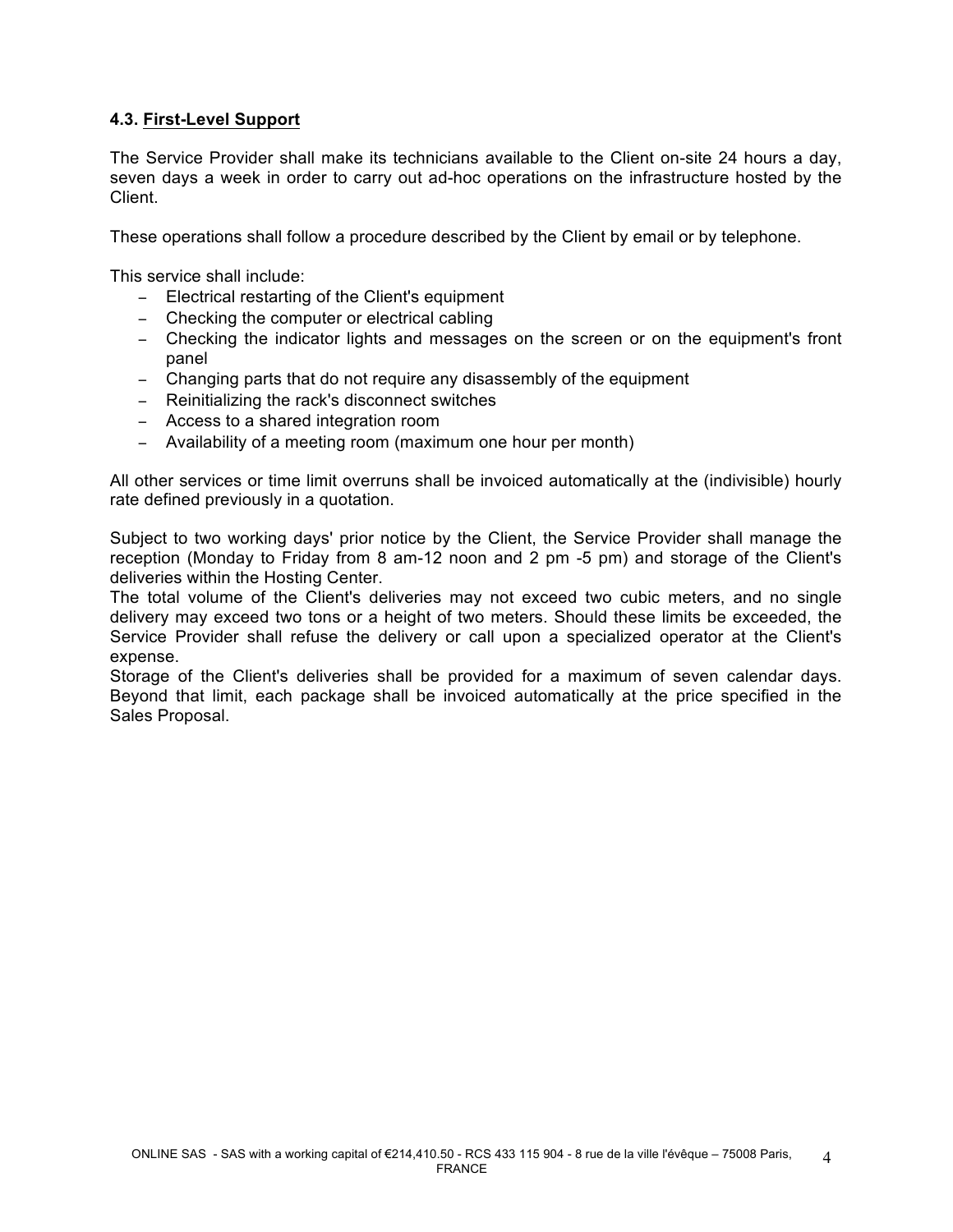# **4.4. Specific Service Terms regarding energy supply at the Hosting Center**

The maximum capacity (expressed in kVA) as well as the maximum power consumption (expressed in kWh) made available are both specified on the Internet site when the purchase order is issued.

Power consumption on the Client's infrastructure shall be read at all its power supply points using electricity meters with "Class 1" accuracy compliant with the CEI61557-12 standard.

The Service Provider shall perform the control, maintenance, and renewal of those meters, and may verify them as often as deemed necessary. The Client may always request the verification of the protective and metering devices, either by the Service Provider or by an expert selected by mutual agreement. The Client shall be responsible for verification expenses if the device, verified upon the Client's request, is found to be accurate, i.e. when the difference in the metered amount is at most 8% above or below the actual amount. Failing which, the Service Provider shall be responsible for the expenses.

Note that pursuant to the IEC1000-3-2 regulation, the Client must use equipment fitted with harmonic correction and anti-static mechanisms. Consequently, the Client's infrastructure shall have a power factor (PF) and a Cosphi greater than 0.80.

All electrical installations shall comply with the NF C15-100 standard and shall be previously approved or installed by the Service Provider.

The energy price includes:

- − Energy used by the Client's infrastructure in its Racks or its dedicated space
- − Losses in power transformers, electrical panels, and cables due to ferroelectrical and Joule effects
- − Losses in high-quality equipment such as inverters and PDUs
- − Energy related to the cooling system, including computer room air conditioner units, chillers, and pumps
- − Taxes in force at the time the agreement is signed, including the French CCSPE (contribution to the public utility service), CTA (Contribution to Routing Costs), and local taxes
- − Fixed expenses of EDF, the incumbent supplier
- − Fuel required for power generators in order to carry out twelve 10-minute no-load tests and four 6-hour load tests each year
- − Energy required for general services

When the hosting service includes energy costs, they represent 70% of the total leasing fees (excluding options).

The Service Provider reserves the right to immediately apply any new tax regarding energy, as well as any increase in existing taxes or in regulated electricity prices set by the government.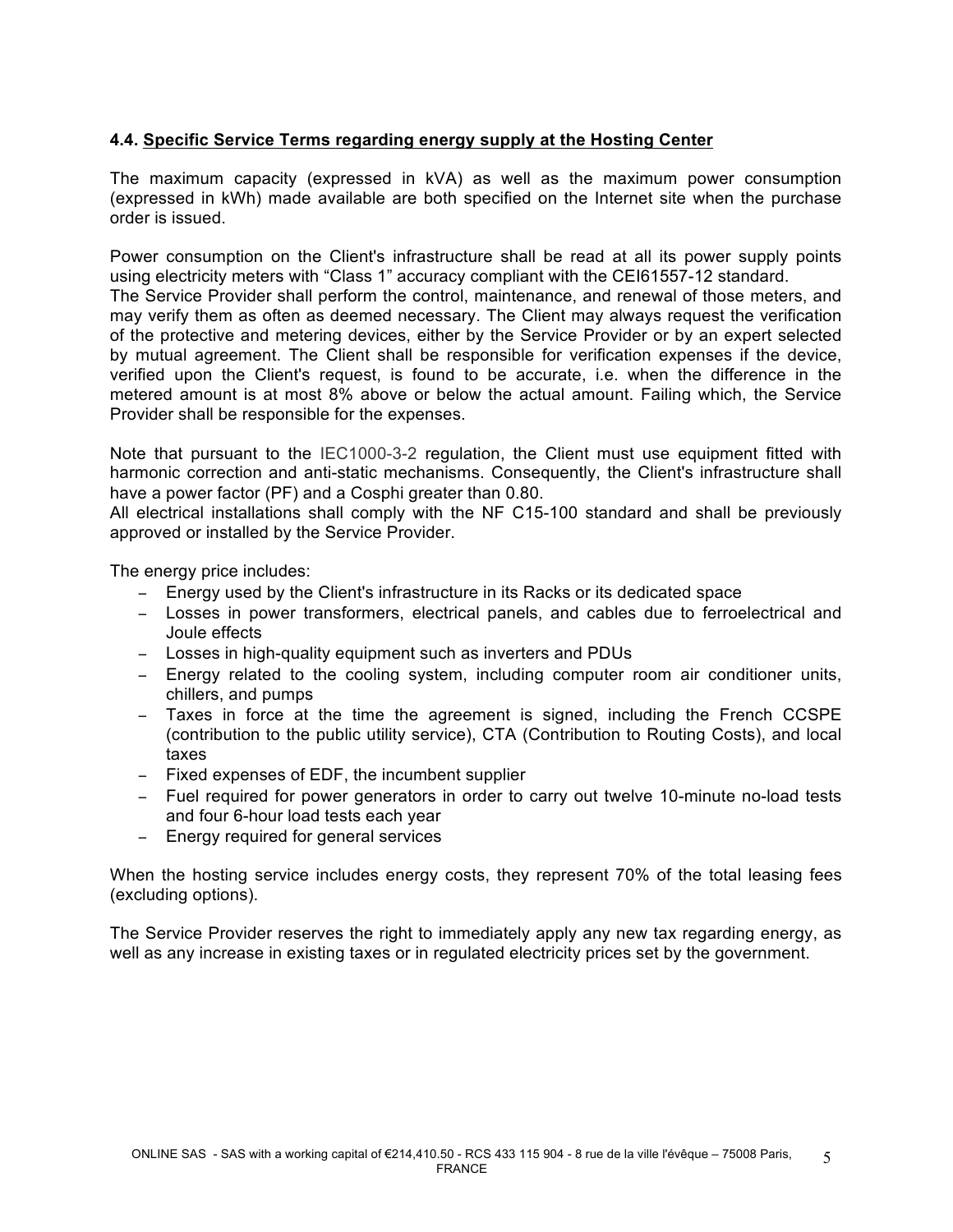In the event of power overruns, the Client:

- − recognizes the technical impossibility for the Service Provider to correctly cool its IT equipment.
- − shall be responsible for paying €80 ex-VAT in electrical overrun fees for each day involving an overrun and for each Dedirack.
- − may not claim any compensation due to a resulting interruption or disturbance of the Services.

# **4.5. Specific Service Terms concerning the Hosting Center**

The Hosting Center is accessible 24/7 to the Client in so far as the Client is up-to-date with its payments.

The Client shall use the Account Management Console to inform ONLINE of access to the Hosting Center by authorized personnel at least one hour in advance.

Personnel thus authorized to access the Hosting Center shall obtain a badge by presenting a currently valid ID card (national identity card, passport, or driver's license) upon each entry.

Unauthorized visitors must be accompanied by the Client, with at most three visitors at a time.

For security reasons, in the Hosting Center rooms:

- no packaging (boxes, plastic, etc.) or inflammable material of any type are authorized.
- movement in passageways and emergency exits must not be blocked at any time.
- maintenance of IT equipment must be carried out in the integration zones designed for that purpose.
- filming, taking photographs, eating, and drinking are prohibited.
- the Client may only intervene on equipment it is responsible for.
- compliance with the instructions of the technical and security teams is mandatory.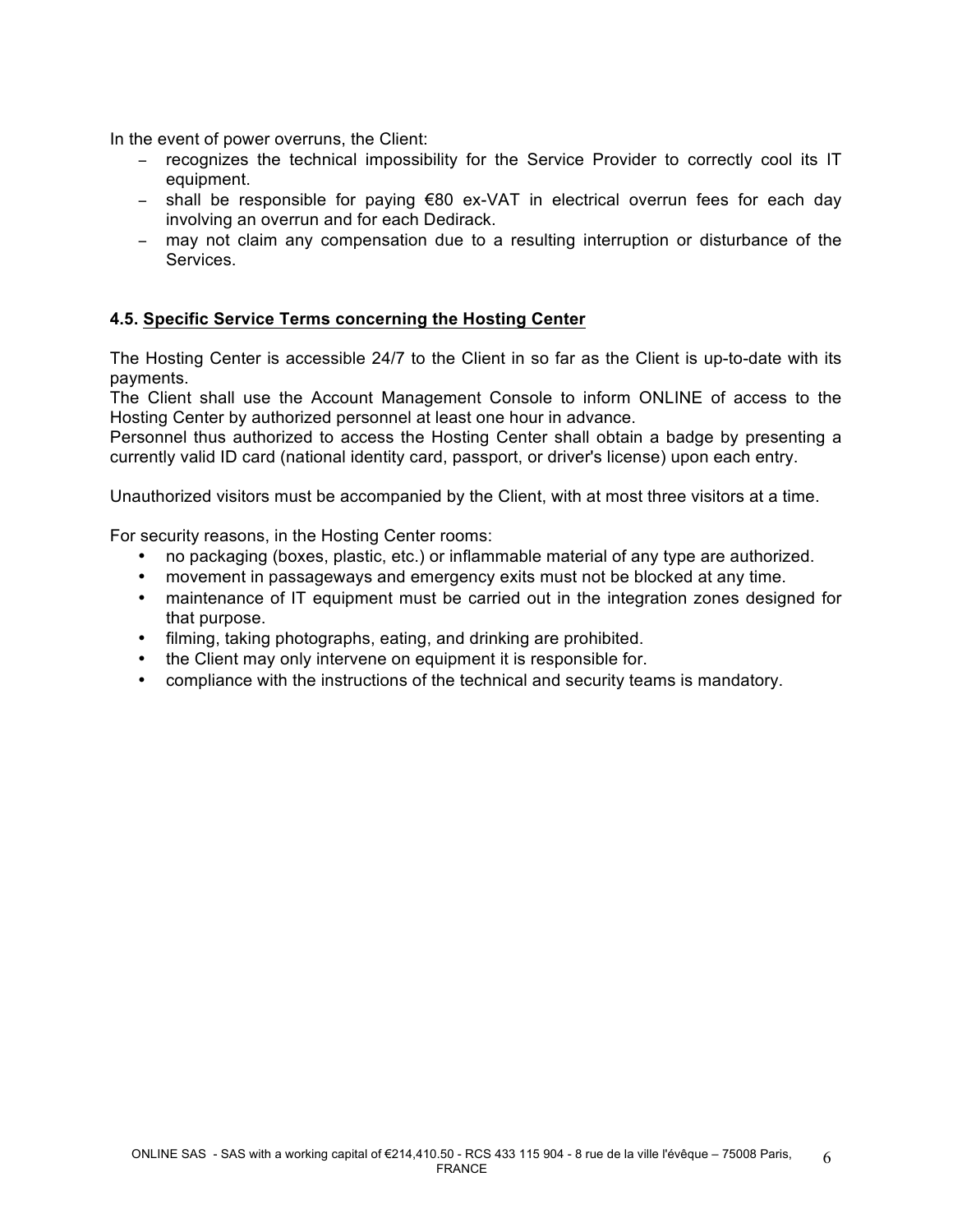## **4.6. Maintenance**

The Client may not claim any compensation by virtue of an interruption of Services under the terms of this article.

### - Preventive maintenance

In order to maintain the quality of the service rendered, the Service Provider must carry out preventive maintenance on Hosting Center components. The Service Provider shall notify the Client's technical contacts of any preventive maintenance by e-mail at least 10 calendar days in advance.

Once the maintenance is completed, the Service Provider shall inform the Client of the results, if requested by the Client.

### - Corrective maintenance

The Service Provider undertakes to make every effort to correct, eliminate, or work around any problem encountered, in so far as those problems are detected by the Service Provider or notified to the Service Provider by the Client.

The Service Provider shall contact the Client if the problem persists and requires the Client's attention or intervention. Once corrective maintenance is completed, the Service Provider shall inform the Client of the results, if requested by the Client.

## **Article 5 - Connectivity service**

Considered as a hosting service provider under the terms of article 6-I-2 of French law no. 2004- 575 dated June 21 2004, the Client expressly recognizes that ONLINE does not partake in the design, development, implementation, operation, or administration of the User's management tools, its software, its Internet site(s), nor in any electronic communication services to the general public accessible by the server(s) operated by the User.

Within the scope of the Charter of Commitments for developing an offer of legal online music, consideration of intellectual property and action on digital piracy signed on July 28 2004, note that the illegal exchange of recordings and protected works over the Internet as well as piracy are detrimental to artistic creation.

As a result, in the event of breach of the current legislation by the Client, and notably of laws concerning the respect of intellectual and artistic property, the Client may be held responsible and it undertakes to protect ONLINE from any action brought about by a third party.

The maximum Internet connectivity rate provided is specified in the Purchase Order. IP addresses are provided following Client justification with European IP Networks (RIPE).

Usage enabling the transfer of Internet requests via a proxy server installed on the Client's infrastructure is not authorized, and specifically the "TOR", "FreeNet", "Hacktisvismo" and "A4Proxy" networks.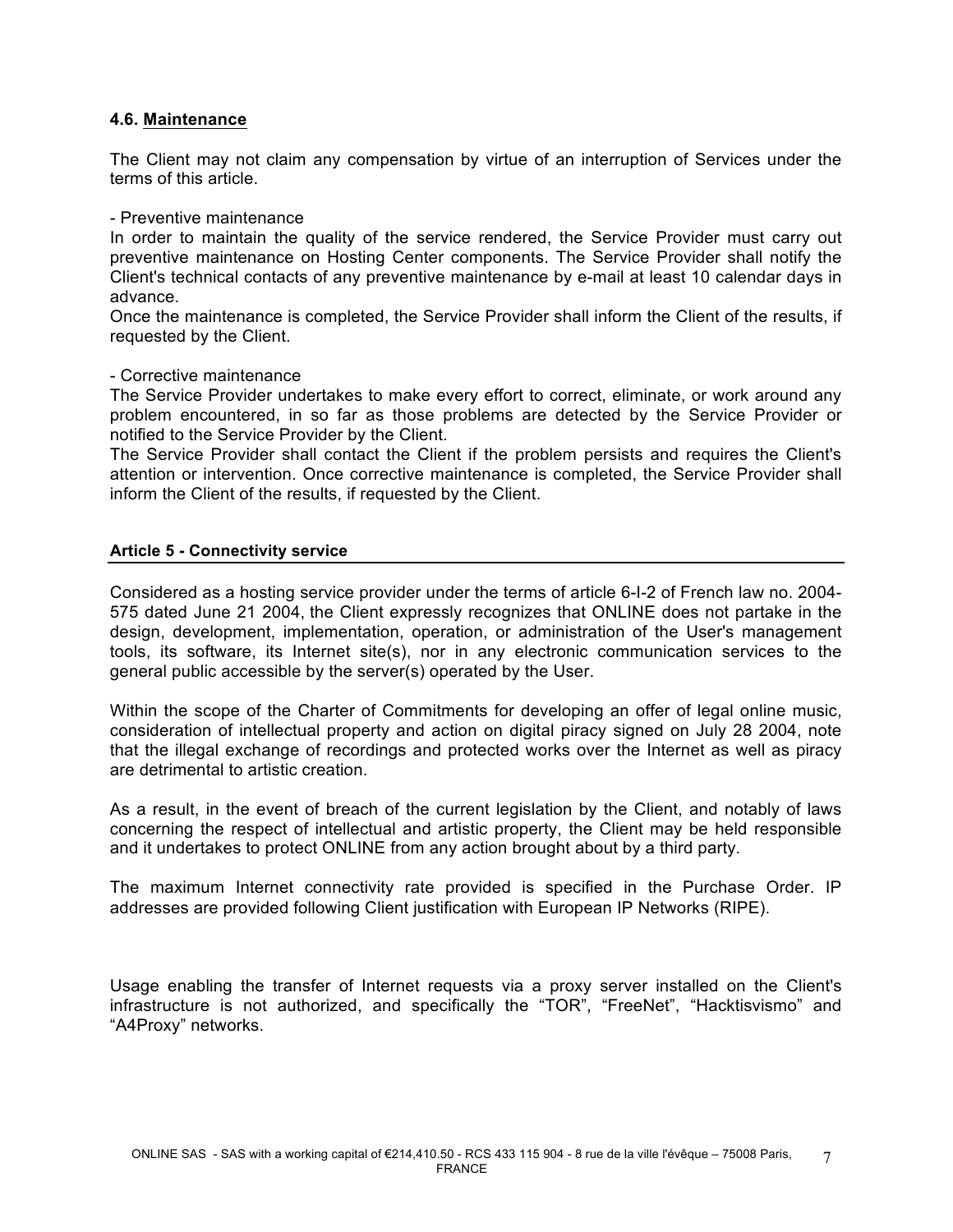## **Article 6 - Rights and obligations of the Client**

- 5.1 The Client undertakes to provide the Service Provider with all the technical and administrative information required to provide the services ordered, and guarantees the sincerity and accuracy of such information.
- 5.2 The Client undertakes to take out liability insurance for operations and fire insurance with a reputed insurance company, in order to cover the Service Provider against possible damages caused by its infrastructure at the Hosting Center.
- 5.3 In general, the Client shall hold the Service Provider harmless and undertakes to hold it harmless for the first request of any third-party claim or action related to the content of the Client's Web site and/or business and/or the products and services it offers via its hosted IT infrastructure, and this under any legislation whatsoever.
- 5.4 The Client recognizes it has verified the Service meets its requirements and that it has received sufficient advice by the Service Provider prior to making its commitment.

## **Article 7 - Duration**

This Agreement shall take effect on the date of its signature by both parties and for a one-year period.

Following that period, it is tacitly renewed for a subsequent one-year period unless one of the parties sends a notice of termination to the other party by registered letter with acknowledgement of receipt at least (3) months in advance.

Each order issued by the Client during the course of the Agreement shall take effect on the date of its signature by the Parties for a period indexed to the time remaining on the current Agreement.

Following that period, the duration of the order shall also be tacitly renewed for a one (1) year period unless one of the parties sends a notice of termination to the other party by registered letter with acknowledgement of receipt at least (3) months in advance.

## **Article 8 - Price of Services**

The price of each Service is expressed in Euros excluding VAT.

Energy prices shall be updated upon publication by the CRE (*Commission de régulation de l'énergie* -- French Energy Regulation Committee) by applying the following formula: P = P0 x (1.11 x (PEDF1 / PEDF0)) where:

#### *P = Updated energy price*

*P0 = Energy price defined in the original agreement and according to the value date*

*PEDF1 = Average annual price for 1 KWh at the regulated price called "Tarif vert base A5 TLU" (Basic A5 TLU green price), with a fixed bonus, including CTA and CCSPE taxes, on the date the price is recalculated*

*PEDF0 = Average annual price for 1 KWh at the regulated price called "Tarif vert base A5 TLU" (Basic A5 TLU green price), with a fixed bonus, including CTA and CCSPE taxes, on the date the Agreement was signed*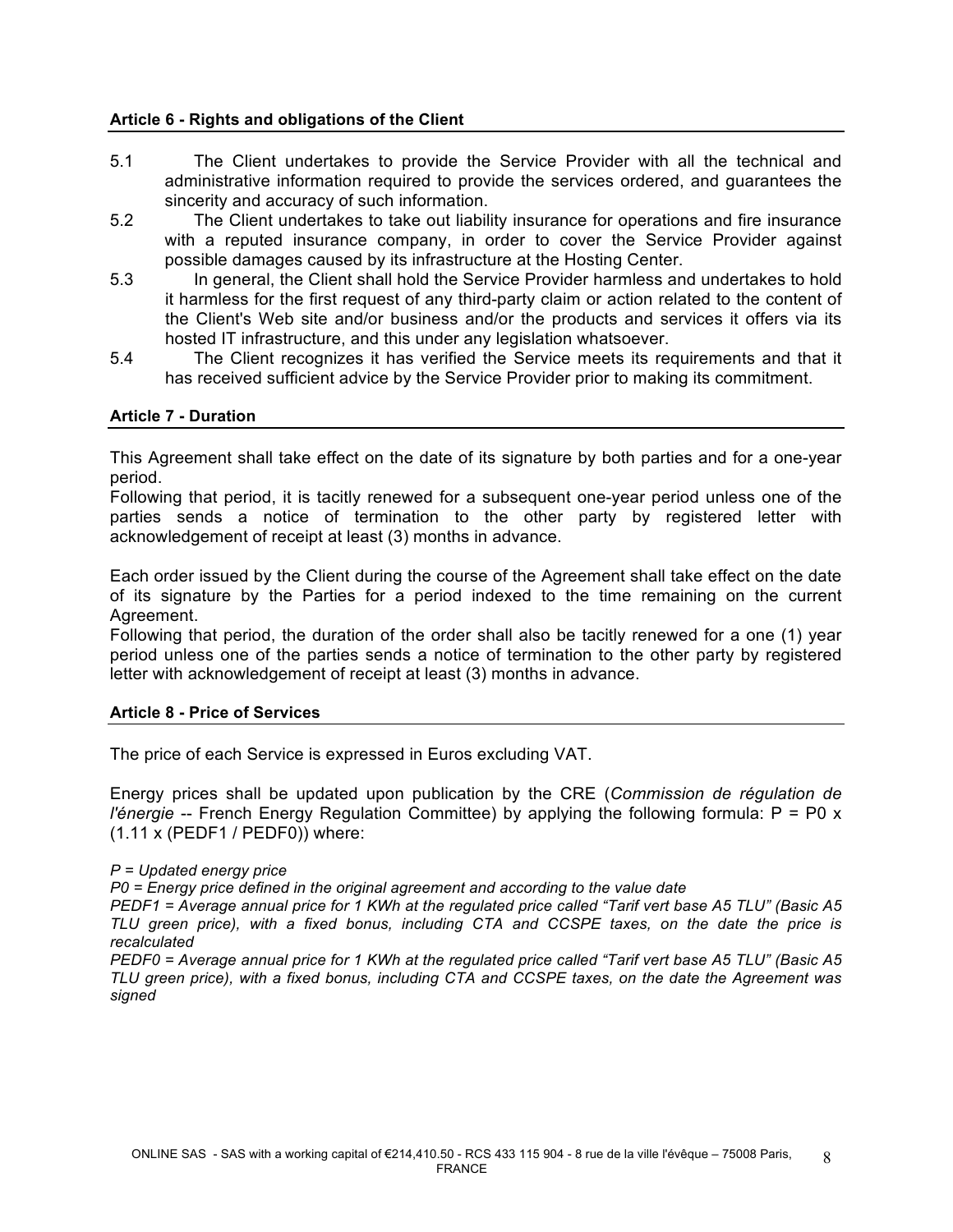## **Article 9 - Financial terms**

## **9.1. Invoicing**

In exchange for the Services rendered by the Service Provider, the Client undertakes to pay the price of the Services as described on the Internet Site at the time of the purchase order. Prices shall be increased by VAT and any other rights or taxes in effect on the date of the invoice.

Amounts due for each Service shall be invoiced to the Client on a monthly basis.

The Service Provider will invoice the Client one month in advance.

Services shall be considered to be accepted unconditionally on the delivery date, unless the Client notifies the Service Provider in writing.

## **9.2. Payment methods**

Invoices are payable in Euros by automatic direct debit on the Client's Online.net account.

## **9.3. Delayed payment or default**

Any delay in payment at the due date shall result as a matter of right in the invoicing of €90 ex-VAT for administrative processing fees, as well as interest for late payment of an amount equal to twice the legal rate.

Interest shall continue to accumulate on amounts due by the Client up until total payment, even in the event of termination of the Agreement.

The Service Provider reserves the right to set off any certain, liquid, and due claims it holds concerning the Client with the amounts it owes to the Client under the terms of the Agreement.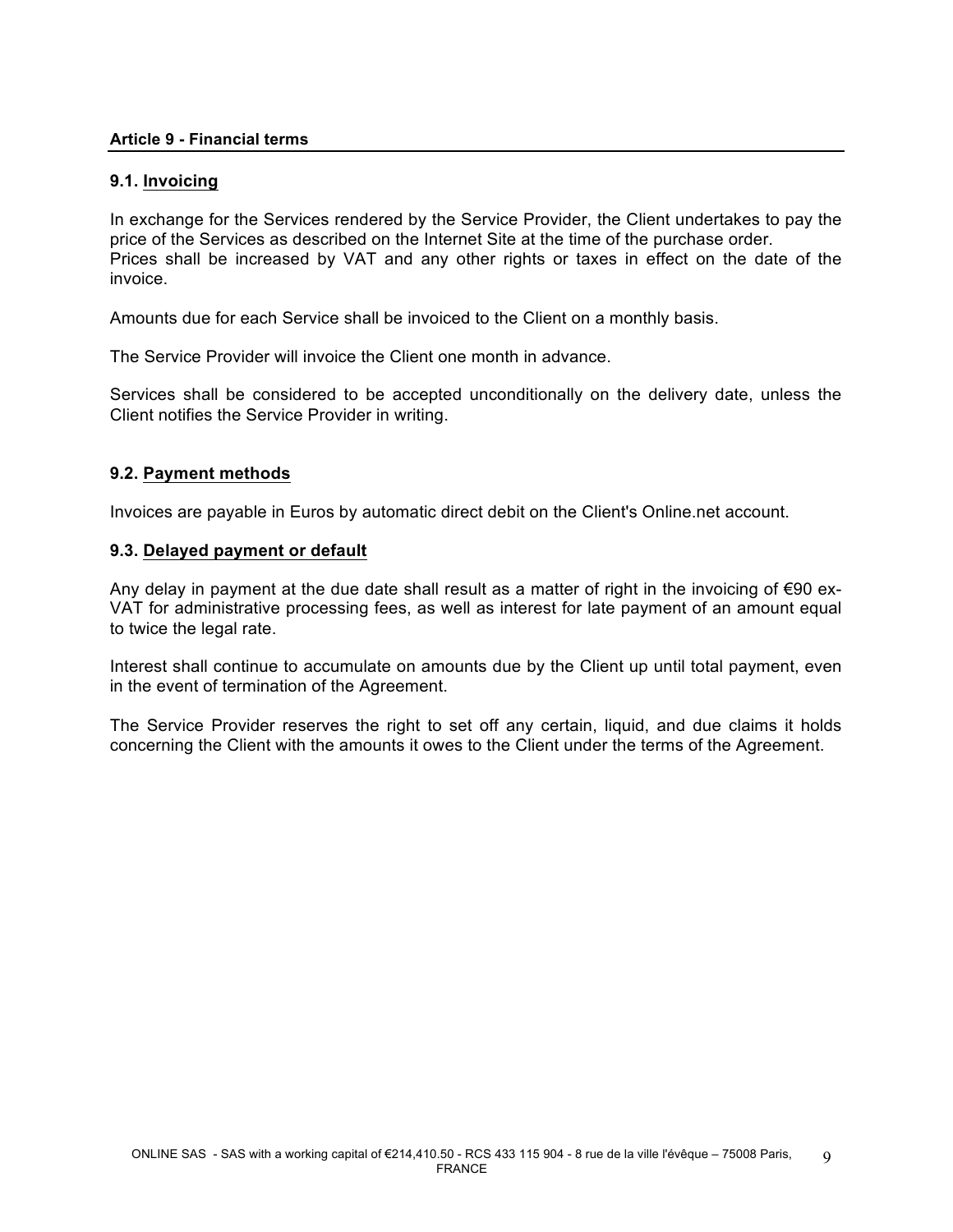## **10.1. Obligations of the Service Provider**

Pursuant to execution of the Agreement, the Service Provider undertakes to provide Services under the terms of availability, continuity, and quality of service set forth in this Agreement. The Service Provider is subject to an obligation of means concerning the technical level of the technologies applied.

## **10.2. Damages**

In the event of failure of the Service, the Service Provider shall not be held responsible for indirect damages such as business interruption, commercial damages, or loss of customers, revenue, profit, or planned savings or any other indirect damages suffered by the Client.

The total amount of damages paid for any reason over the course of a calendar year within the scope of the execution of this Agreement may not exceed the annual value of the Agreement, based on the last three (3) months of Services invoiced by the Service Provider to the Client excluding Hardware and Software fees, or based on an extrapolation of three (3) months of Services invoiced, excluding Hardware and Software fees using invoices issued. Should the Service Provider be required to pay penalties to the Client for non-compliance with any of its obligations, said penalties shall be subtracted from any amount due to the Client in redress for damages caused by the Service Provider's failure.

## **10.3. Exclusion of penalties**

No penalties shall be due if the infrastructure hosted by the Service Provider is made unavailable due to one or more of the following reasons:

- failure of any of the Client's equipment
- actions or omissions of the Client (or of people working on its behalf)
- preventive or corrective maintenance planned 10 days in advance
- service updates planned in advance
- unavailability or any other failure by the Client to reasonably cooperate with efforts undertaken by the Service Provider to restore service

## **Article 11 - Intellectual Property**

Each Party is and shall remain the owner of its brands, trade names, and other commercial names, corporate brands, and domain names, hereafter called "the Distinctive Signs".

The Parties expressly authorize one another to include on any useful medium the other Party's Distinctive Signs exclusively for the purpose of executing this Agreement and as part of their corporate communications.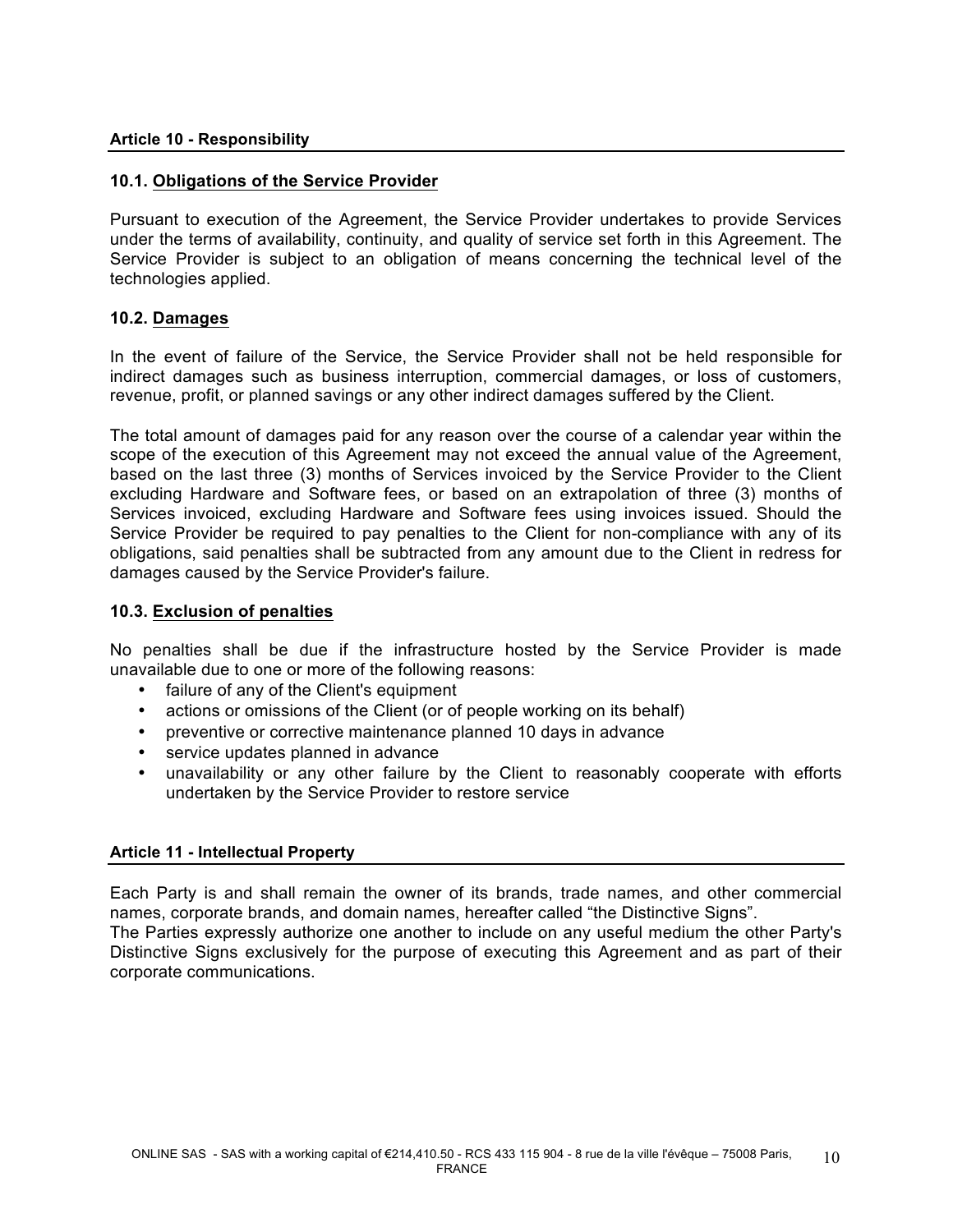## **Article 12 - Client Support**

The Service Provider undertakes to provide the Client with technical support by telephone at **+33 (0) 800 940 942** (toll-free call from a landline) and by email to the following address: **datacentervitry@iliad-entreprises.fr**

This service shall be available 24/7 and shall be able to respond to requests made in French.

### **Article 13 - Confidentiality**

Both parties undertake not to disclose information, technical or sales documents, methods, or know-how that it may receive from the other party during the execution or conclusion of this Agreement, without the express written authorization of a duly authorized representative of the other party.

Both Parties undertake to have their employees and representatives comply with this confidentiality requirement.

#### **Article 14 - Force Majeure**

The Service Provider shall not be held responsible for delays or non-performance resulting from force majeure circumstances, as recognized by the jurisprudence of the French courts. For the purposes of this agreement, the blocking or interruption of telecommunications networks, the absence or suspension of electrical power provided by the incumbent supplier, natural catastrophes, or any other cause beyond the control of the Service Provider and preventing the normal execution of this Agreement, shall be considered cases of Force Majeure.

The Service Provider shall notify the Client as expeditiously as possible should it not be able to meet its contractual obligations due to force majeure circumstances.

In the event of persistence of force majeure circumstances beyond a five (5) week period, and should no substitution solution be found, the parties shall meet in order to determine the conditions for pursuing their contractual relations.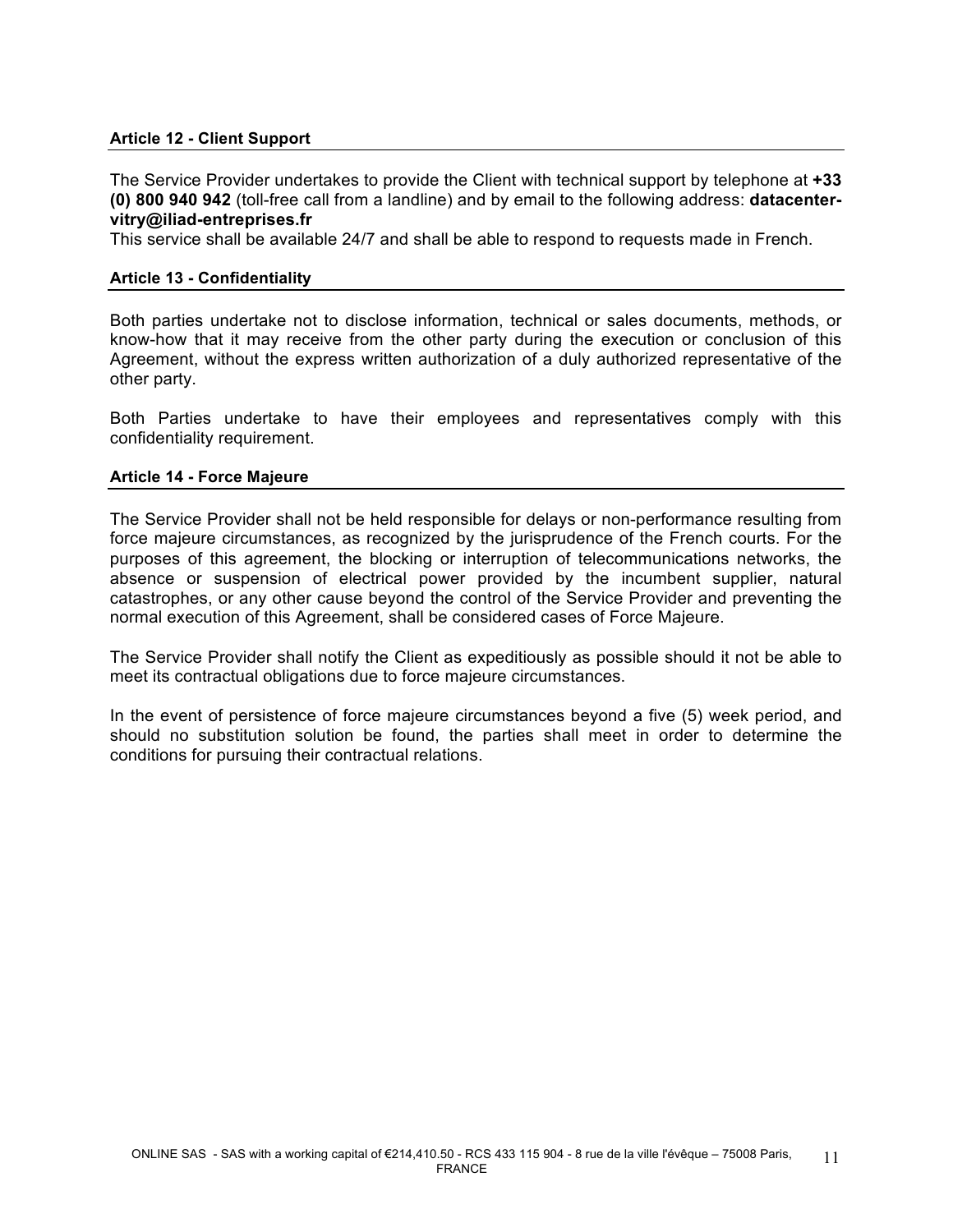## **Article 15 - Termination**

## **15.1. Suspension**

The Service Provider may, as a matter of right, immediately and without warning suspend or block access to some or all of the Services in the following cases:

- to comply with any law, regulation, legal ruling, or administrative request or injunction requiring immediate action
- to avoid any interference that could damage or degrade the Service Provider's equipment
- in the event of late payment of an invoice beyond 30 calendar days
- in the event of a refused direct debit due to lack of funds
- in the event of non-compliance with the Hosting Center's security procedures
- in the event the planned electrical power level is exceeded for more than 40 calendar days, despite notification by the Service Provider by registered letter with acknowledgement of receipt demanding that the Client correct the situation within 8 business days

## **15.2. Early termination**

On the date the Agreement is terminated, for any reason, resulting as a matter of right in the termination of the Services, the Client shall immediately owe all the outstanding payments up until the term of the Agreement, as well as the energy consumption based on the average monthly consumption of the last four months.

#### **Article 16 - Claims**

Any claim and/or dispute by the Client against the Service Provider shall be submitted by the Client to the Service Provider's head office as soon as possible following the event.

#### **Article 17 - Litigation**

This Agreement is governed by French law.

In the event of a dispute regarding the interpretation and/or execution of some or all of this Agreement, and failing amicable agreement between the parties, the Paris commercial court shall have exclusive jurisdiction concerning the dispute, notwithstanding multiple defendants, a warranty claim, proceedings for interim relief or an urgency procedure.

#### **Article 18 - Miscellaneous measures**

## **18.1. Information**

The Client undertakes to immediately inform the Service Provider in writing of any changes to its situation (in particular a change of address, telephone number, or banking details), and the Service Provider shall not be held responsible for any resulting consequences for the Client and/or third parties should the Client have neglected to inform the Service Provider of any such change.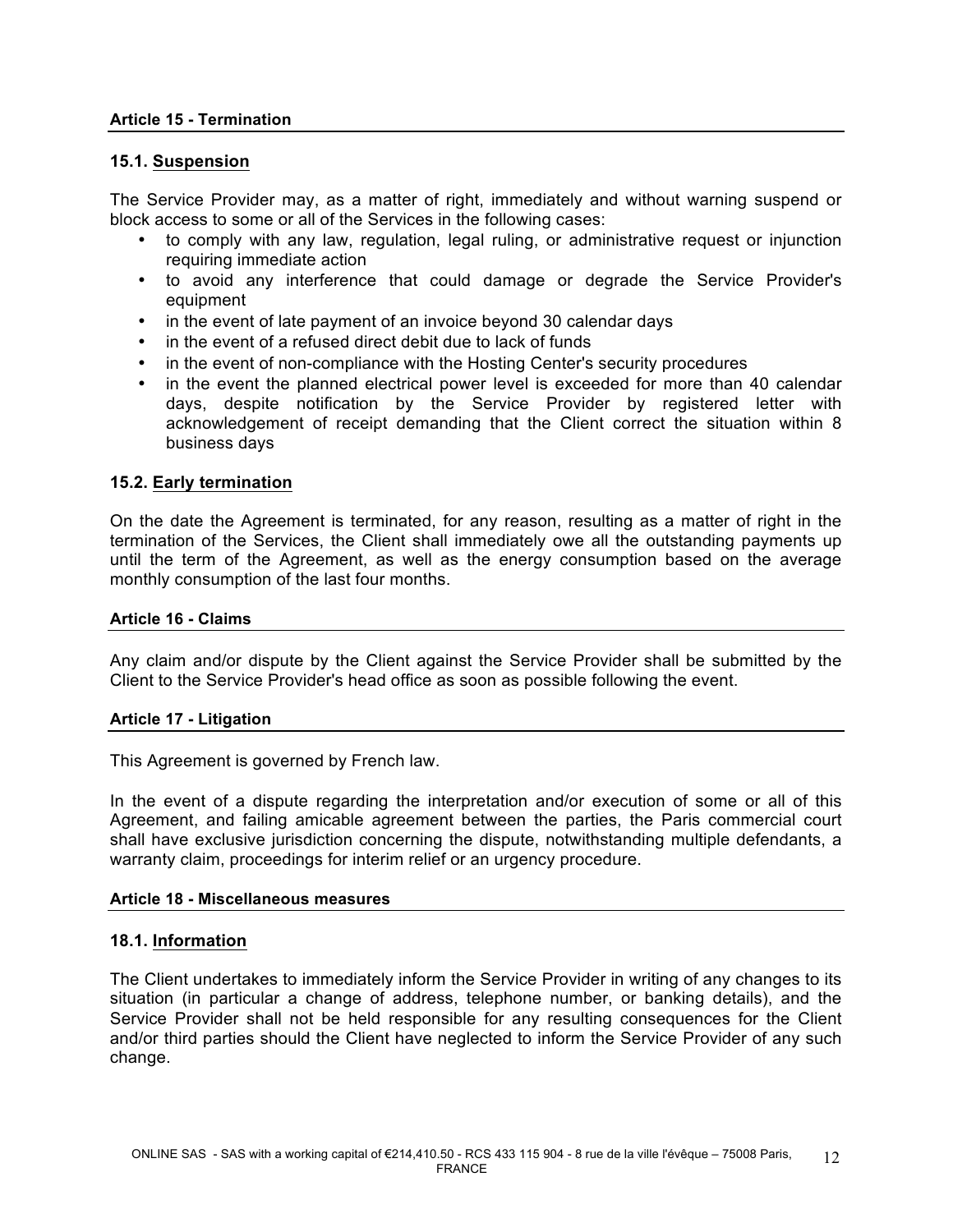## **18.2. Dissociation**

Should any clause in this Agreement be declared against the law or impossible to execute for any reason, said clause will be declared null and void without voiding the entire Agreement, and the parties shall make their best efforts to negotiate and set up a provision with equivalent results.

## **18.3. Transfer – sub-contracting**

Neither party may transfer this Agreement without the written consent of the other party.

The Service Provider nevertheless reserves the right to freely transfer all or some of its obligations under the Agreement to any company that controls it, is controlled by it, or is put under joint control, as defined in article L 233-3 of the French Commercial Code.

The Service Provider may freely subcontract all or part of its obligations set forth in the terms of the Agreement. Relations between the Service Provider and its possible subcontractors or independent service providers shall be under the Service Provider's exclusive responsibility, and the use of subcontractors or independent service providers shall under no circumstances reduce the Service Provider's responsibility towards the Client as regards the correct fulfillment of its obligations under the terms of the Agreement.

## **18.4. Election of domicile**

Each party in this Agreement elects domicile at its respective head office indicated at the start of this Agreement.

## **18.5. Contract documents**

The listed contract documents constitute the entire agreement between the parties in view of its purpose; they supersede and override any declarations, negotiations, commitments, oral or written communications, acceptance, or preliminary understanding and agreements between the parties regarding that purpose.

Should a disagreement arise concerning the interpretation of any of these documents, only the Agreement shall prevail.

Any change to the terms of the Agreement will be effective only following the conclusion of an addendum duly signed by both parties.